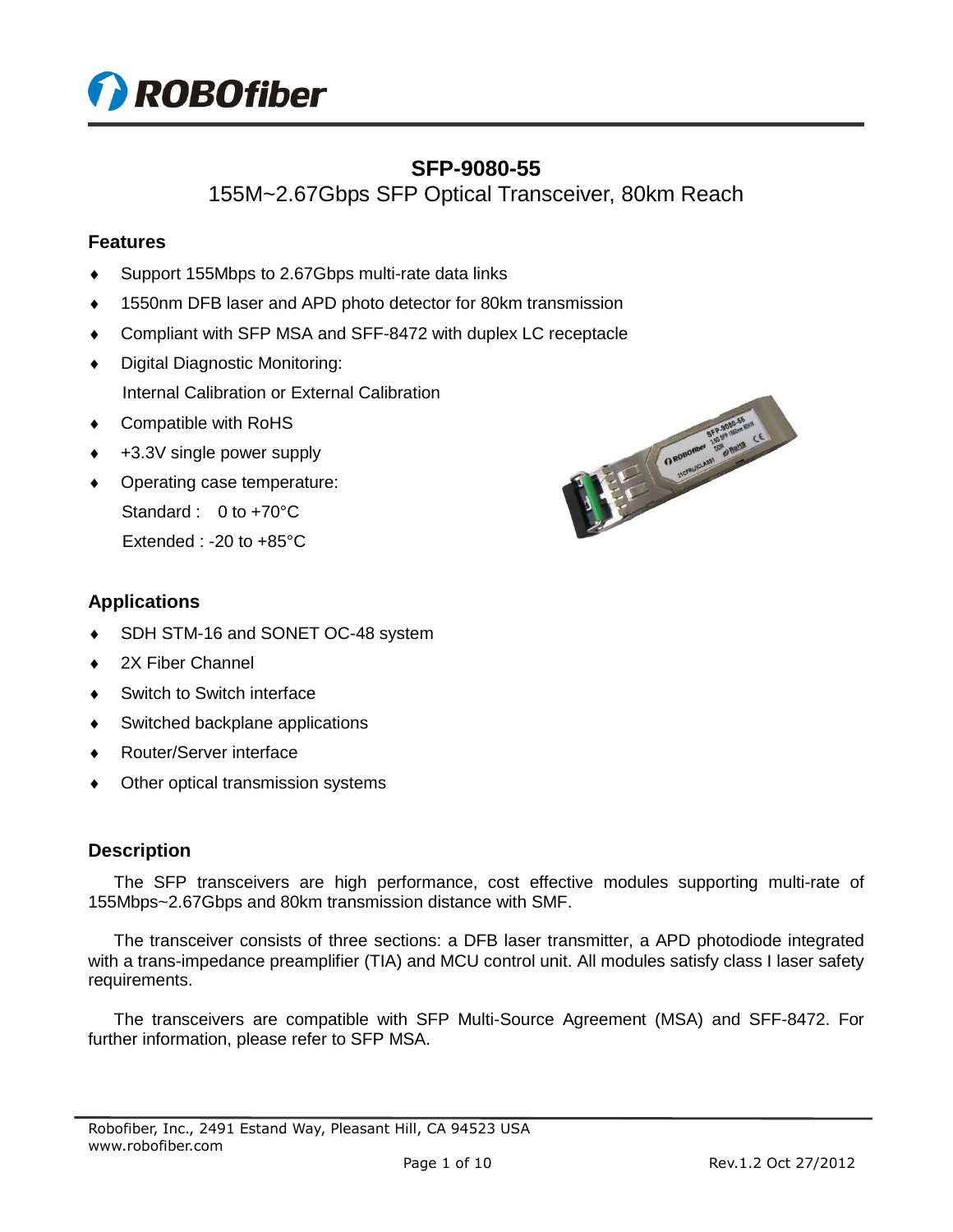

# **Module Block Diagram**



# **Absolute Maximum Ratings**

#### **Table 1 - Absolute Maximum Ratings**

| <b>Parameter</b>          | <b>Symbol</b>            | <b>Min</b>   | <b>Max</b> | <b>Unit</b> |
|---------------------------|--------------------------|--------------|------------|-------------|
| Supply Voltage            | Vcc                      | $-0.5$       | 4.5        |             |
| Storage Temperature       | Ts                       | $-40$        | $+85$      | $^{\circ}C$ |
| <b>Operating Humidity</b> | $\overline{\phantom{0}}$ | $\mathbf{5}$ | 85         | %           |

# **Recommended Operating Conditions**

## **Table 2 - Recommended Operating Conditions**

| <b>Parameter</b>                  |          | Symbol     | <b>Min</b>   | <b>Typical</b> | <b>Max</b> | <b>Unit</b> |
|-----------------------------------|----------|------------|--------------|----------------|------------|-------------|
|                                   | Standard | Tc         | $\mathbf{0}$ |                | $+70$      | $^{\circ}C$ |
| <b>Operating Case Temperature</b> | Extended |            | $-20$        |                | $+85$      | $^{\circ}C$ |
| Power Supply Voltage              |          | <b>Vcc</b> | 3.13         | 3.3            | 3.47       | V           |
| Power Supply Current              |          | Icc        |              |                | 300        | mA          |
| Data Rate                         |          |            | 155          |                | 2670       | <b>Mbps</b> |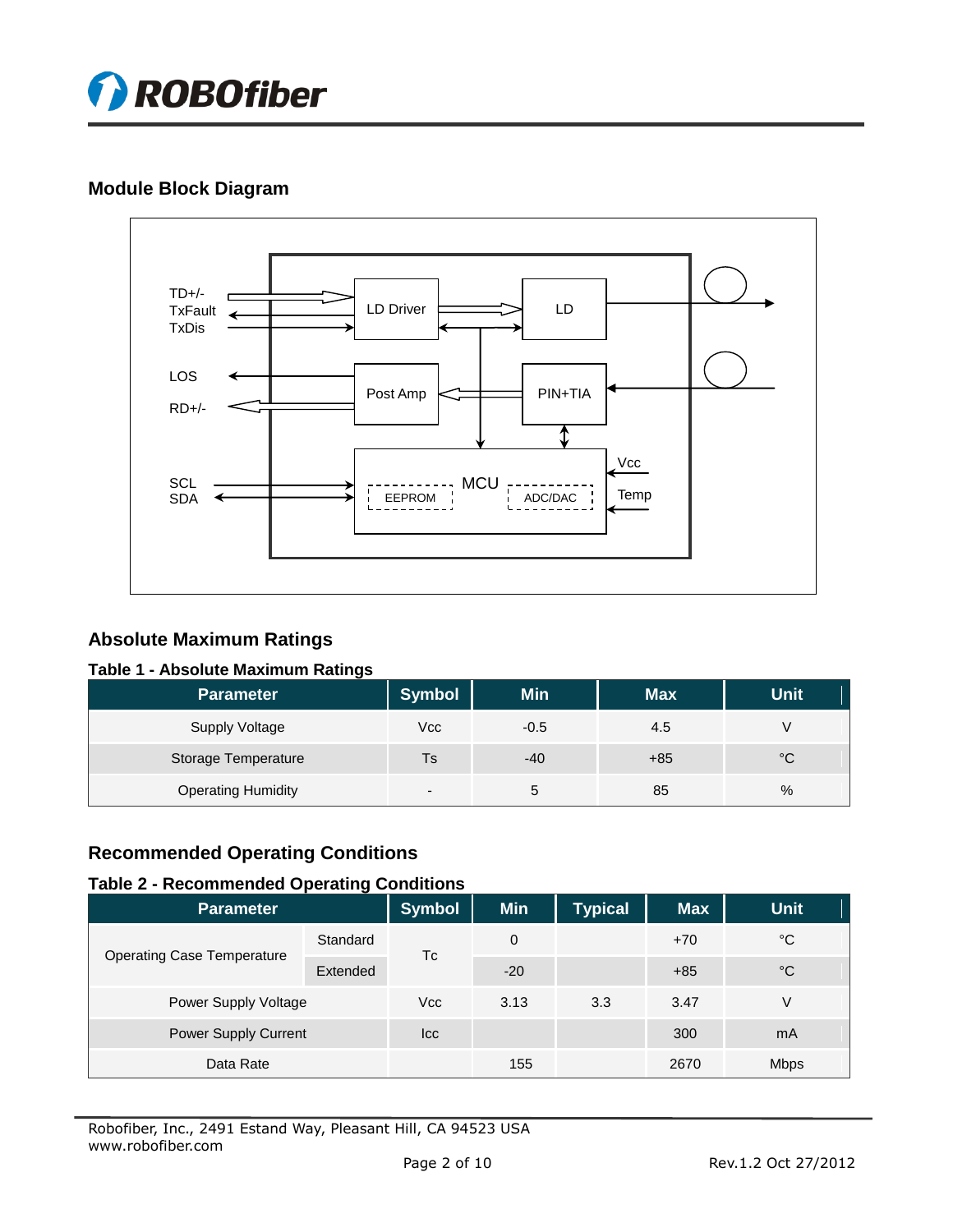# **Optical and Electrical Characteristics**

## **SFP-9080-55: (DFB and APD, 1550nm, 80km Reach)**

#### **Table 3 - Optical and Electrical Characteristics**

|                       | <br><b>Parameter</b>                             | <b>Symbol</b>    | <b>Min</b>   | <b>Typical</b> | <b>Max</b>     | Unit       | <b>Notes</b>   |
|-----------------------|--------------------------------------------------|------------------|--------------|----------------|----------------|------------|----------------|
|                       | <b>Transmitter</b>                               |                  |              |                |                |            |                |
|                       | Centre Wavelength                                | $\lambda c$      | 1430         | 1550           | 1580           | nm         |                |
|                       | Spectral Width (-20dB)                           | σ                |              |                | $\mathbf{1}$   | nm         |                |
|                       | Side Mode Suppression Ratio                      | <b>SMSR</b>      | 30           |                |                | dB         |                |
|                       | <b>Average Output Power</b>                      | Pout             | $-2$         |                | $+3$           | dBm        | $\mathbf{1}$   |
|                       | <b>Extinction Ratio</b>                          | ER               | 8.2          |                |                | ${\sf dB}$ |                |
|                       | <b>Optical Rise/Fall Time</b><br>$(20\% - 80\%)$ | tr/tf            |              |                | 0.16           | ns         |                |
|                       | Data Input Swing Differential                    | $V_{IN}$         | 400          |                | 1800           | mV         | $\overline{2}$ |
|                       | Input Differential Impedance                     | $Z_{IN}$         | 90           | 100            | 110            | Ω          |                |
|                       | <b>Disable</b>                                   |                  | 2.0          |                | Vcc            | $\vee$     |                |
| <b>TX Disable</b>     | Enable                                           |                  | $\mathbf 0$  |                | 0.8            | $\vee$     |                |
| <b>TX Fault</b>       | Fault                                            |                  | 2.0          |                | Vcc            | $\vee$     |                |
|                       | Normal                                           |                  | $\mathsf 0$  |                | 0.8            | $\vee$     |                |
| <b>Receiver</b>       |                                                  |                  |              |                |                |            |                |
|                       | Centre Wavelength                                | $\lambda c$      | 1260         |                | 1580           | nm         |                |
|                       | <b>Receiver Sensitivity</b>                      |                  |              |                | $-28$          | dBm        | 3              |
|                       | Receiver Overload                                |                  | -9           |                |                | dBm        | $\mathbf{3}$   |
| <b>LOS De-Assert</b>  |                                                  | LOS <sub>D</sub> |              |                | $-30$          | dBm        |                |
| <b>LOS Assert</b>     |                                                  | LOS <sub>A</sub> | $-40$        |                |                | dBm        |                |
| <b>LOS Hysteresis</b> |                                                  |                  | $\mathbf{1}$ |                | $\overline{4}$ | dB         |                |
|                       | Data Output Swing Differential                   | Vout             | 370          |                | 1800           | mV         | $\overline{4}$ |
|                       |                                                  | High             | 2.0          |                | Vcc            | $\vee$     |                |
| LOS                   |                                                  | Low              |              |                | 0.8            | $\sf V$    |                |

#### **Notes:**

1. The optical power is launched into SMF.

2. PECL input, internally AC-coupled and terminated.

3. Measured with a PRBS 2<sup>23</sup>-1 test pattern @2488Mbps, BER ≤1×10<sup>-12</sup>.

4. Internally AC-coupled.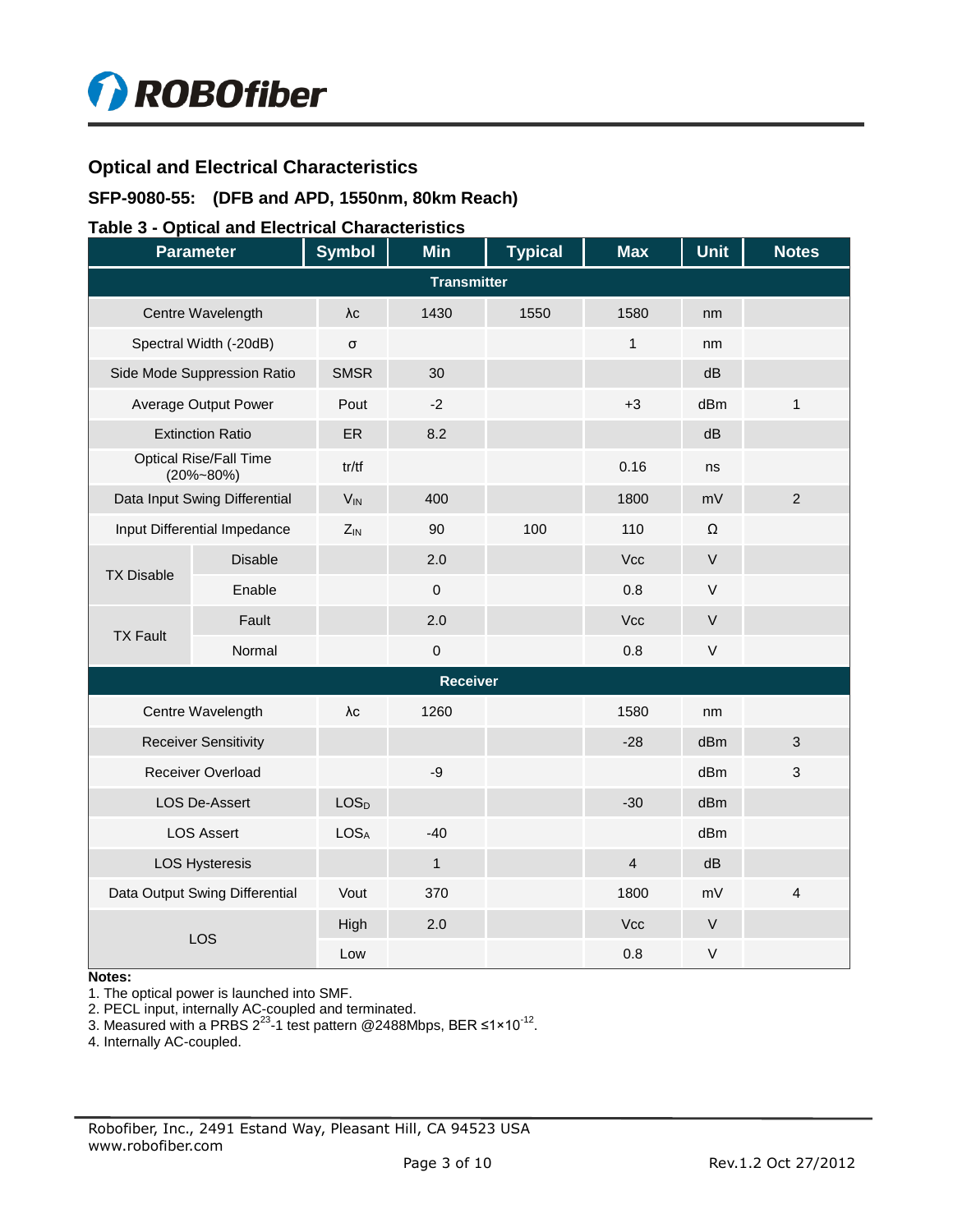

# **Timing and Electrical**

## **Table 4 - Timing and Electrical**

| <b>Parameter</b>                                | <b>Symbol</b>       | <b>Min</b>     | <b>Typical</b> | <b>Max</b>   | <b>Unit</b> |
|-------------------------------------------------|---------------------|----------------|----------------|--------------|-------------|
| Tx Disable Negate Time                          | t_on                |                |                | $\mathbf{1}$ | ms          |
| Tx Disable Assert Time                          | $t$ <sub>O</sub> ff |                |                | 10           | $\mu s$     |
| Time To Initialize, including Reset of Tx Fault | t_init              |                |                | 300          | ms          |
| <b>Tx Fault Assert Time</b>                     | t_fault             |                |                | 100          | $\mu s$     |
| Tx Disable To Reset                             | t_reset             | 10             |                |              | μs          |
| <b>LOS Assert Time</b>                          | t_loss_on           |                |                | 100          | $\mu s$     |
| LOS De-assert Time                              | t_loss_off          |                |                | 100          | μs          |
| Serial ID Clock Rate                            | f_serial_clock      |                |                | 400          | <b>KHz</b>  |
| MOD_DEF (0:2)-High                              | $V_H$               | $\overline{2}$ |                | Vcc          | $\vee$      |
| MOD_DEF (0:2)-Low                               | $V_L$               |                |                | 0.8          | $\vee$      |

# **Diagnostics**

### **Table 5 – Diagnostics Specification**

| <b>Parameter</b>    | Range          | <b>Unit</b>     | <b>Accuracy</b> | <b>Calibration</b>  |
|---------------------|----------------|-----------------|-----------------|---------------------|
| Temperature         | 0 to $+70$     | °C              | ±3°C            | Internal / External |
|                     | $-20$ to $+85$ |                 |                 |                     |
| Voltage             | 3.0 to $3.6$   | V               | ±3%             | Internal / External |
| <b>Bias Current</b> | 0 to 100       | mA              | ±10%            | Internal / External |
| <b>TX Power</b>     | $-2$ to $+3$   | d <sub>Bm</sub> | ±3dB            | Internal / External |
| <b>RX</b> Power     | $-30$ to $-9$  | dBm             | ±3dB            | Internal / External |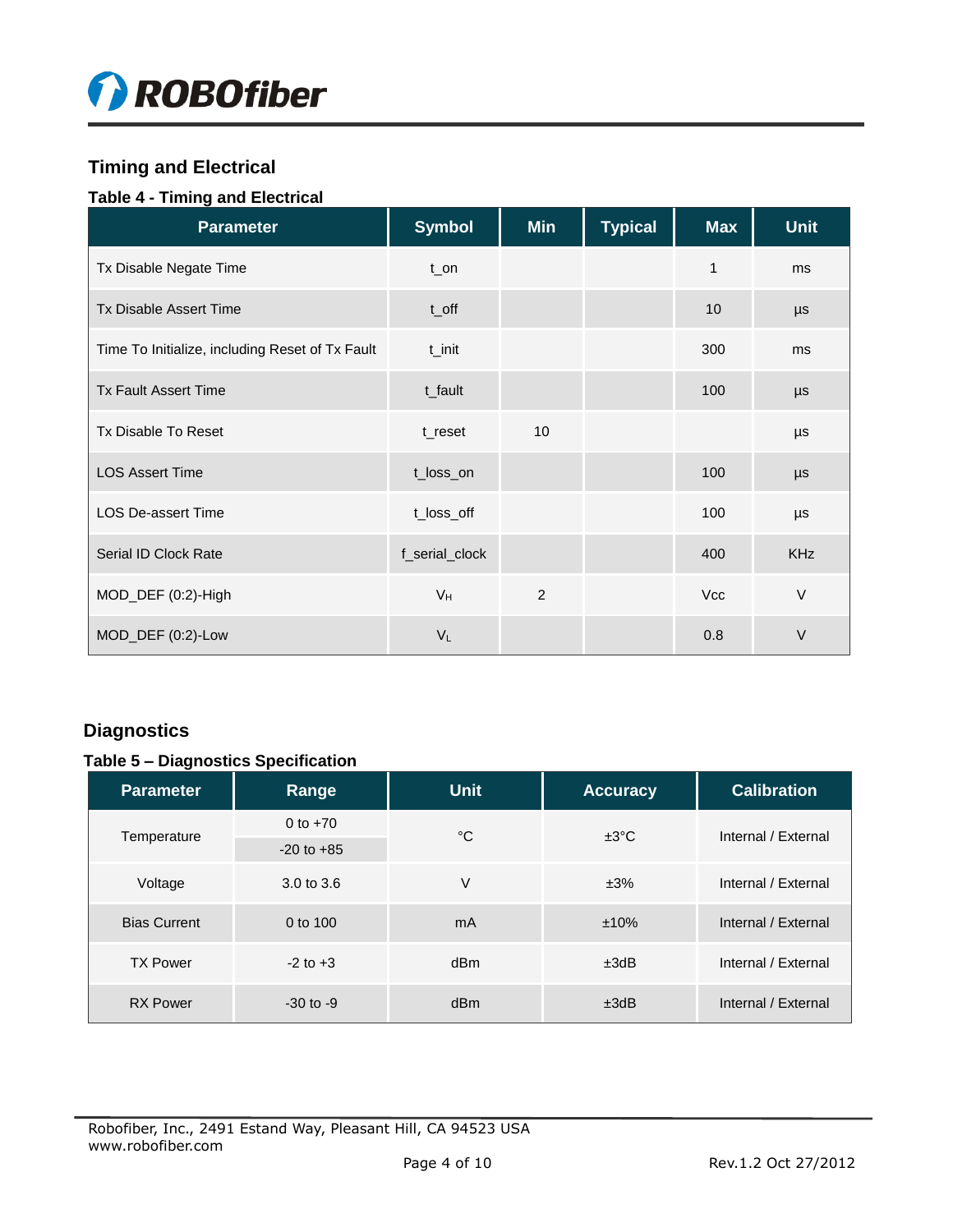

## **Digital Diagnostic Memory Map**

The transceivers provide serial ID memory contents and diagnostic information about the present operating conditions by the 2-wire serial interface (SCL, SDA).

The diagnostic information with internal calibration or external calibration all are implemented, including received power monitoring, transmitted power monitoring, bias current monitoring, supply voltage monitoring and temperature monitoring.

The digital diagnostic memory map specific data field defines as following.

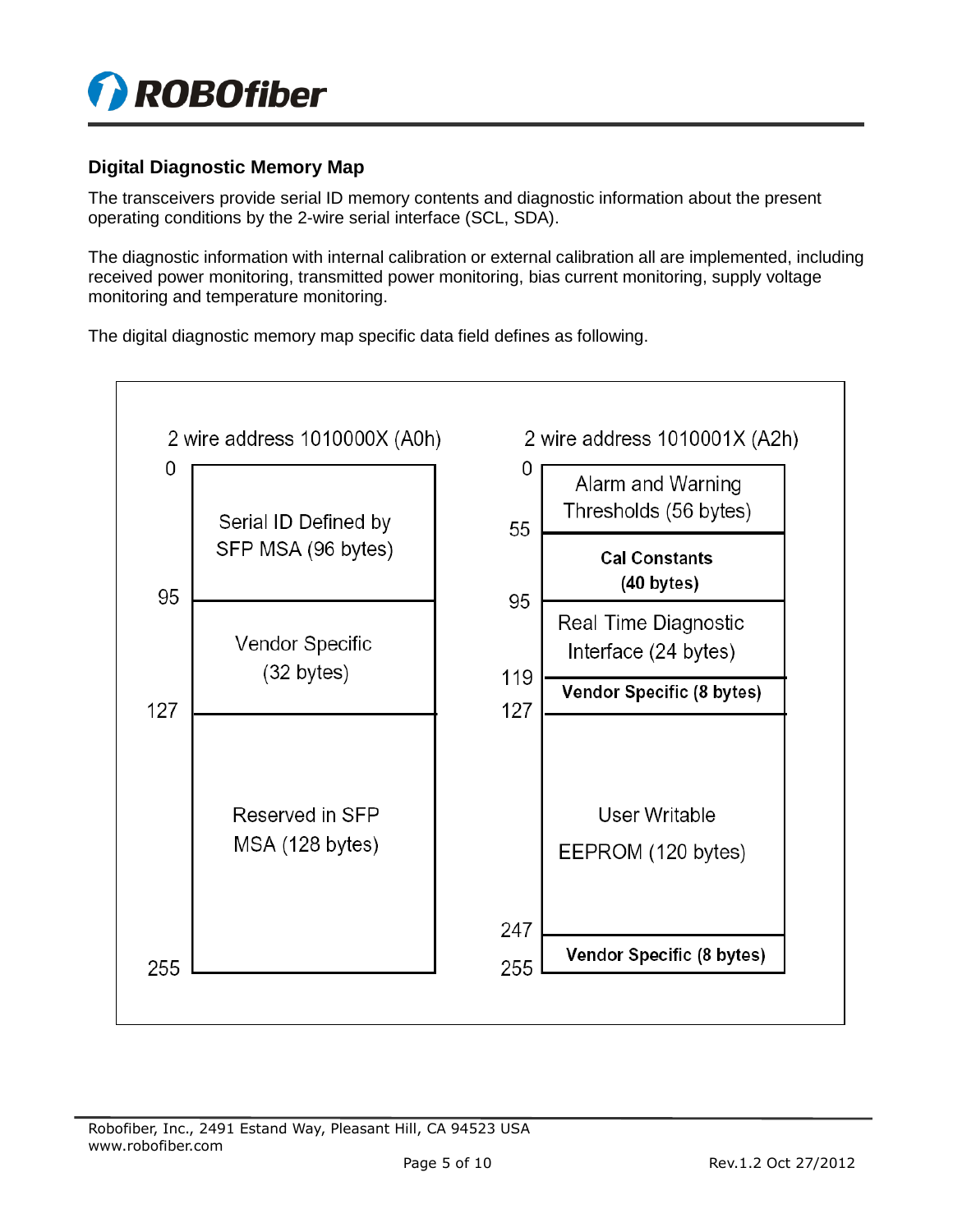

# **Pin Definitions**

Pin Diagram

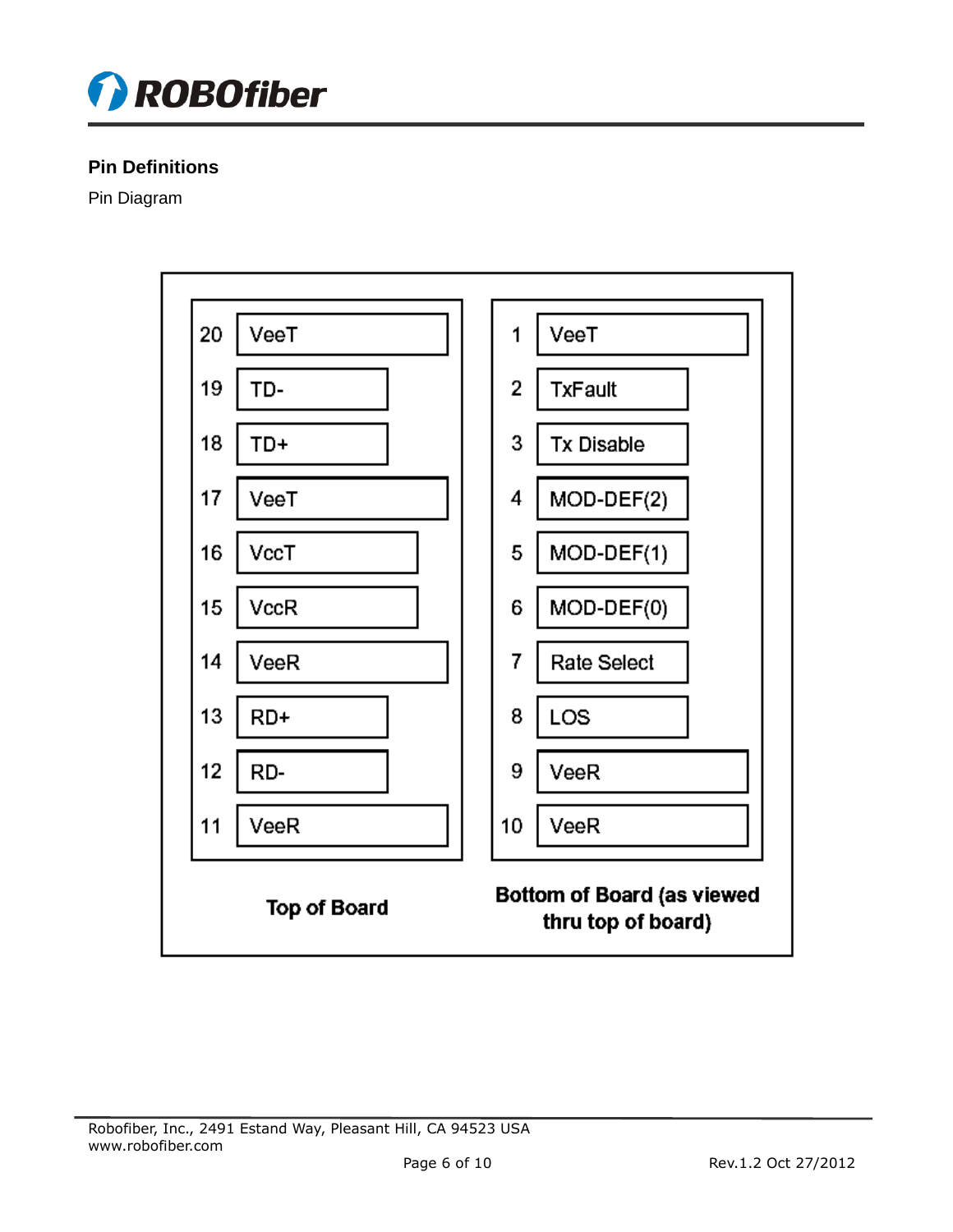

### **Pin Descriptions**

| <b>Pin</b>              | <b>Signal Name</b>     | <b>Description</b>                  | Plug Seq.      | <b>Notes</b> |
|-------------------------|------------------------|-------------------------------------|----------------|--------------|
| 1                       | V <sub>EET</sub>       | <b>Transmitter Ground</b>           |                |              |
| $\overline{2}$          | <b>TX FAULT</b>        | <b>Transmitter Fault Indication</b> | $\overline{3}$ | Note 1       |
| 3                       | <b>TX DISABLE</b>      | <b>Transmitter Disable</b>          | 3              | Note 2       |
| $\overline{\mathbf{4}}$ | MOD_DEF(2)             | SDA Serial Data Signal              | 3              | Note 3       |
| 5                       | MOD_DEF(1)             | <b>SCL Serial Clock Signal</b>      | $\mathfrak{B}$ | Note 3       |
| 6                       | MOD_DEF(0)             | <b>TTL Low</b>                      | $\mathbf{3}$   | Note 3       |
| $\overline{7}$          | <b>Rate Select</b>     | <b>Not Connected</b>                | $\mathfrak{B}$ |              |
| 8                       | <b>LOS</b>             | Loss of Signal                      | $\mathfrak{B}$ | Note 4       |
| 9                       | <b>VEER</b>            | Receiver ground                     | $\mathbf{1}$   |              |
| 10                      | V <sub>EER</sub>       | Receiver ground                     | $\mathbf{1}$   |              |
| 11                      | VEER                   | Receiver ground                     | $\mathbf{1}$   |              |
| 12                      | RD-                    | Inv. Received Data Out              | 3              | Note 5       |
| 13                      | $RD+$                  | <b>Received Data Out</b>            | $\mathbf{3}$   | Note 5       |
| 14                      | <b>VEER</b>            | Receiver ground                     | $\mathbf{1}$   |              |
| 15                      | <b>V<sub>CCR</sub></b> | <b>Receiver Power Supply</b>        | $\overline{c}$ |              |
| 16                      | V <sub>CCT</sub>       | <b>Transmitter Power Supply</b>     | $\overline{2}$ |              |
| 17                      | V <sub>EET</sub>       | <b>Transmitter Ground</b>           | $\mathbf{1}$   |              |
| 18                      | $TD+$                  | Transmit Data In                    | 3              | Note 6       |
| 19                      | TD-                    | Inv. Transmit Data In               | $\mathfrak{B}$ | Note 6       |
| 20                      | V <sub>EET</sub>       | <b>Transmitter Ground</b>           | 1              |              |

#### **Notes:**

Plug Seq.: Pin engagement sequence during hot plugging.

1) TX Fault is an open collector output, which should be pulled up with a 4.7k~10kΩ resistor on the host board to a voltage between 2.0V and Vcc+0.3V. Logic 0 indicates normal operation; Logic 1 indicates a laser fault of some kind. In the low state, the output will be pulled to less than 0.8V.

2) TX Disable is an input that is used to shut down the transmitter optical output. It is pulled up within the module with a 4.7k~10kΩ resistor. Its states are:

| Low $(0 \text{ to } 0.8 \text{V})$ : | Transmitter on              |
|--------------------------------------|-----------------------------|
| $(>0.8V, < 2.0V)$ :                  | Undefined                   |
| High (2.0 to 3.465V):                | <b>Transmitter Disabled</b> |
| Open:                                | <b>Transmitter Disabled</b> |

3) Mod-Def 0,1,2. These are the module definition pins. They should be pulled up with a 4.7k~10kΩ resistor on the host board. The pull-up voltage shall be VccT or VccR.

Mod-Def 0 is grounded by the module to indicate that the module is present

Mod-Def 1 is the clock line of two wire serial interface for serial ID

Mod-Def 2 is the data line of two wire serial interface for serial ID

- 4) LOS is an open collector output, which should be pulled up with a 4.7k~10kΩ resistor. Pull up voltage between 2.0V and Vcc+0.3V. Logic 1 indicates loss of signal; Logic 0 indicates normal operation. In the low state, the output will be pulled to less than 0.8V.
- 5) RD-/+: These are the differential receiver outputs. They are internally AC-coupled 100 differential lines which should be terminated with 100Ω (differential) at the user SERDES.
- 6) TD-/+: These are the differential transmitter inputs. They are internally AC-coupled, differential lines with 100Ω differential termination inside the module.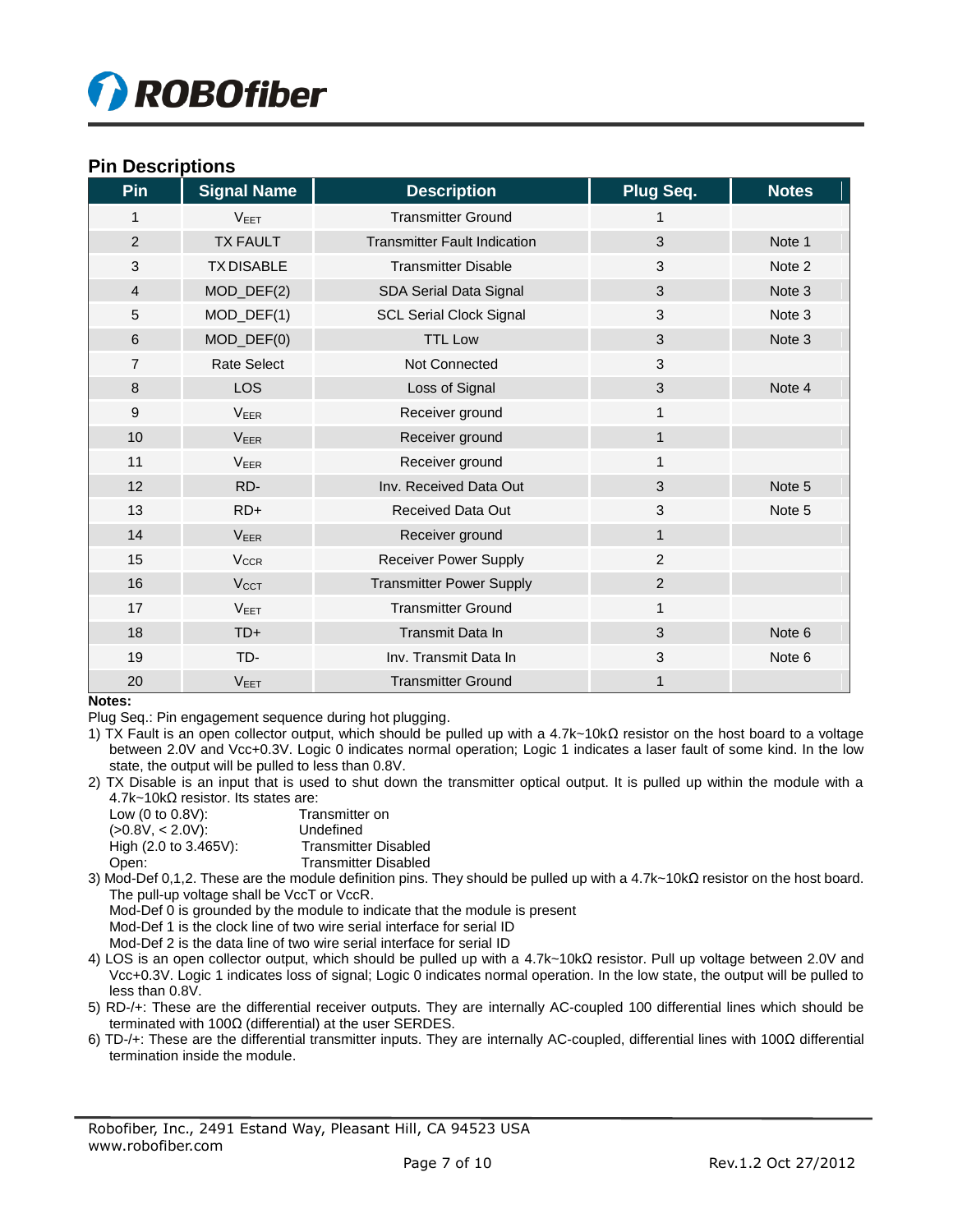

# **Recommended Interface Circuit**

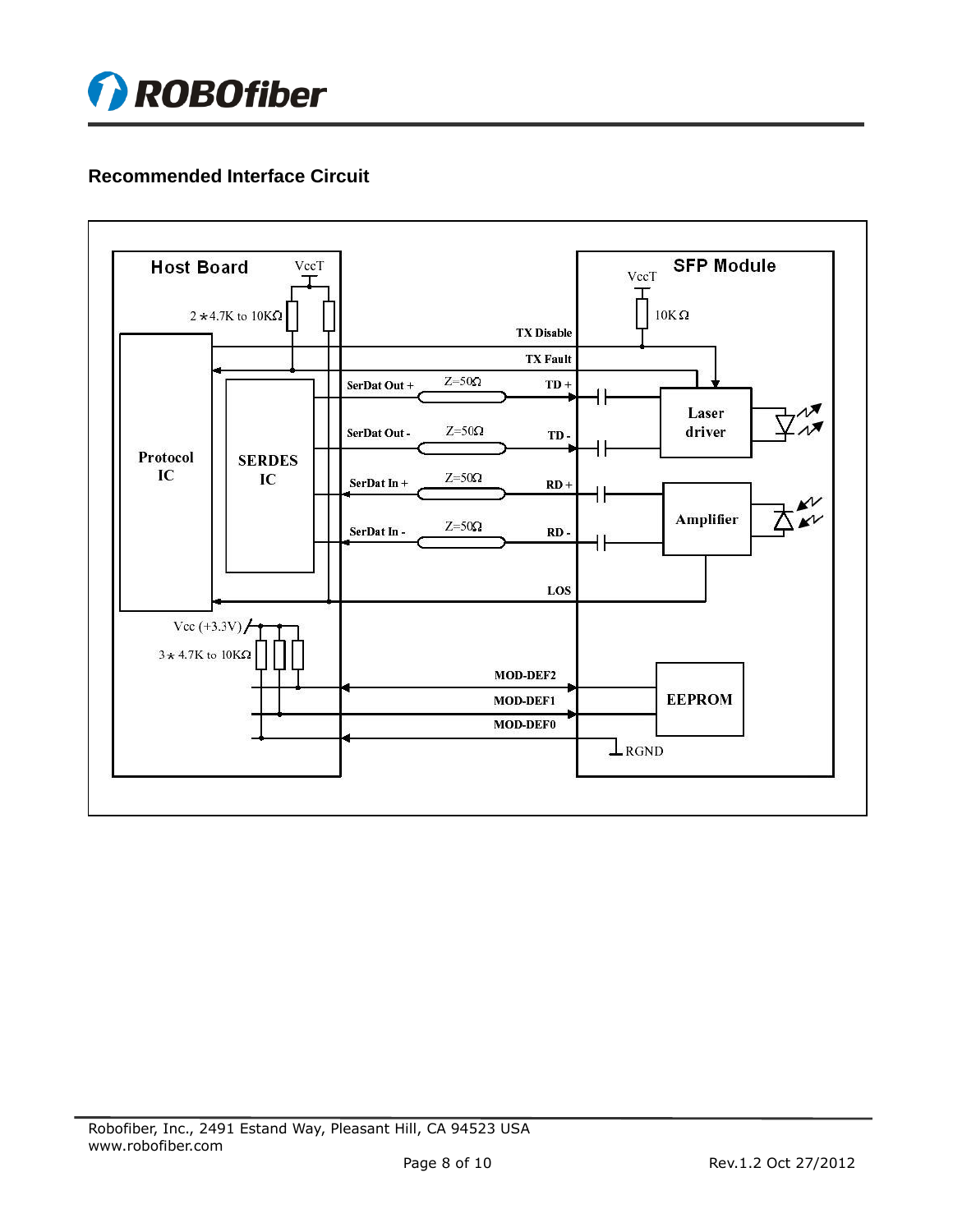

# **Mechanical Dimensions**







# **Regulatory Compliance**

ROBOfiber's SFP transceivers are designed to be Class I Laser safety compliant and are certified per following standards:

| Feature                  | Agency      | Standard                                                    | Certificate /<br><b>Comments</b> |
|--------------------------|-------------|-------------------------------------------------------------|----------------------------------|
| Laser Safety             | <b>FDA</b>  | CDRH 21 CFR 1040 annd Laser Notice<br>No. 50                | 1120295-000                      |
| <b>Product Safety</b>    | <b>BST</b>  | EN 60825-1: 2007<br>EN 60825-2: 2004<br>EN 60950-1: 2006    | BT0905142001                     |
| Environmental protection | <b>SGS</b>  | RoHS Directive 2002/95/EC                                   | GZ0902007478/CHEM                |
| <b>EMC</b>               | <b>CCIC</b> | EN 55022: 2006+A1: 2007<br>EN 55024: 1998+A1: 2001+A2: 2003 | CTE09020023                      |